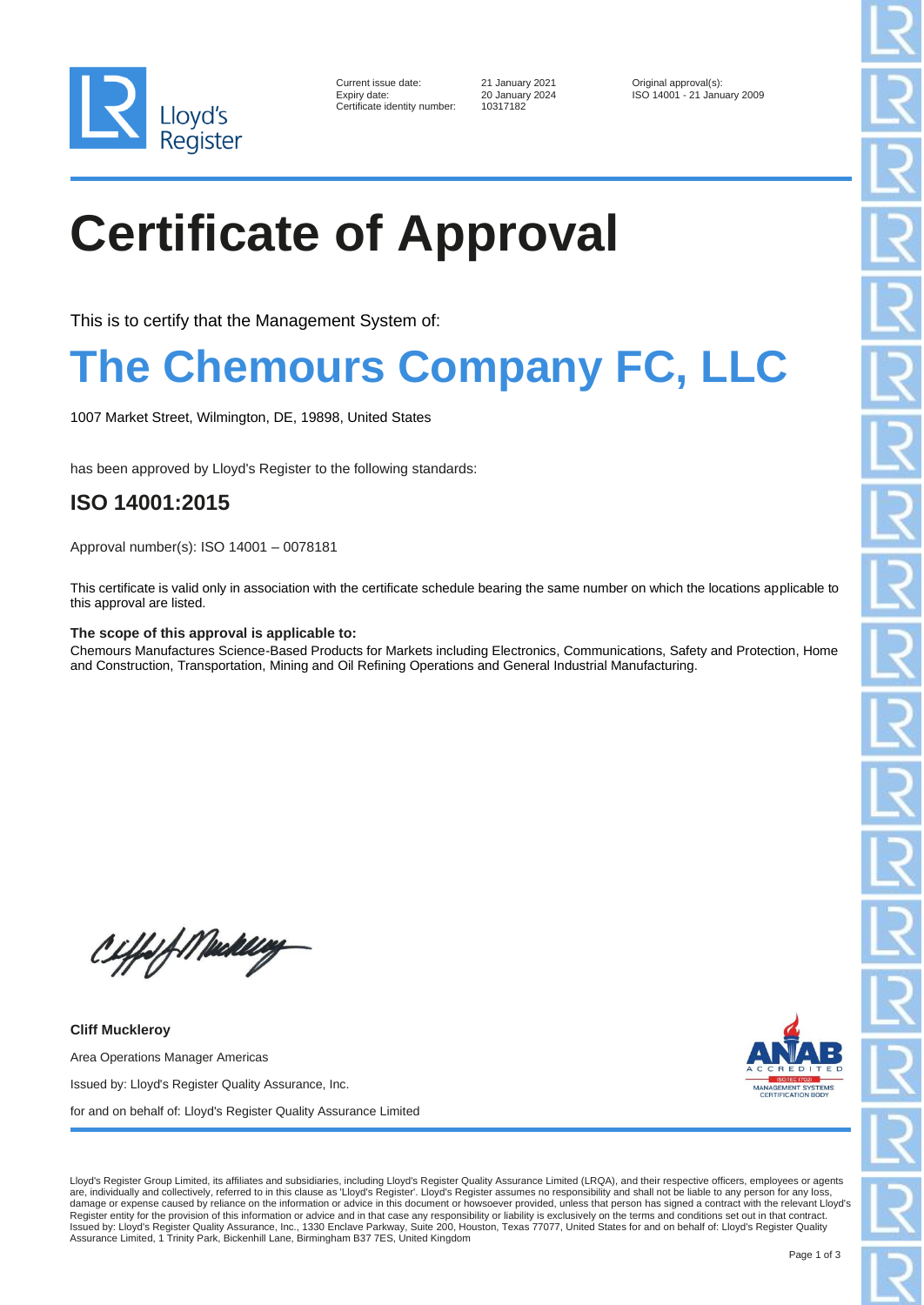

Tao-Yuan City 32849, Taiwan

# **Certificate Schedule**

**Location Activities Global HQ** 1007 Market Street, Wilmington, DE, 19898, United States **ISO 14001:2015** Headquarters Activities in Support of Global Manufacturing Sites; Operations and Product Sustainability; and EMS Oversight. **Starke Site** 5222 Treat Road, Starke, FL, 32091, United States **ISO 14001:2015** Production of Ilmenite, Zircon® and Starblast® Products. **Mechelen Site** Antoon Spinoystraat 6A, B-2800 Mechelen, Belgium **ISO 14001:2015** Manufacture of Teflon® Coatings. **Changshu Works Site** 16-18 Xingyu Road, Jiangsu Advanced Material Industry Park, Haiyu Town, Changshu City, Jiangsu 215522, China **ISO 14001:2015** The Chemours 3F Fluorochemicals (Changshu) CO., LTD Manufactures Refrigerants; The Chemours (Changshu) Fluoro Technology CO., LTD Manufactures PTFE Fluoro Polymer Resins and TEFLON® Finishes. **Villers St. Paul Site** Usine de Villers Saint Paul, Rue Frédéric Kuhlmann, BP 50021-60870 Villers Saint Paul, Rieux Cedex, France **ISO 14001:2015** Manufacture of Fluoro Products. **Dordrecht Site** Baanhoekweg 22, 3313 LA Dordrecht The, The Netherlands **ISO 14001:2015** The Manufacture and Supply of Fluoroproducts. **KuanYin Site** No. 566, Sec. 2, Chenggong Road, Guanyin Dist., **ISO 14001:2015** Manufacture of Titanium Dioxide Products.



Lloyd's Register Group Limited, its affiliates and subsidiaries, including Lloyd's Register Quality Assurance Limited (LRQA), and their respective officers, employees or agents are, individually and collectively, referred to in this clause as 'Lloyd's Register'. Lloyd's Register assumes no responsibility and shall not be liable to any person for any loss, damage or expense caused by reliance on the information or advice in this document or howsoever provided, unless that person has signed a contract with the relevant Lloyd's Register entity for the provision of this information or advice and in that case any responsibility or liability is exclusively on the terms and conditions set out in that contract.<br>Issued by: Lloyd's Register Quality Assurance, Inc., 133 Assurance Limited, 1 Trinity Park, Bickenhill Lane, Birmingham B37 7ES, United Kingdom